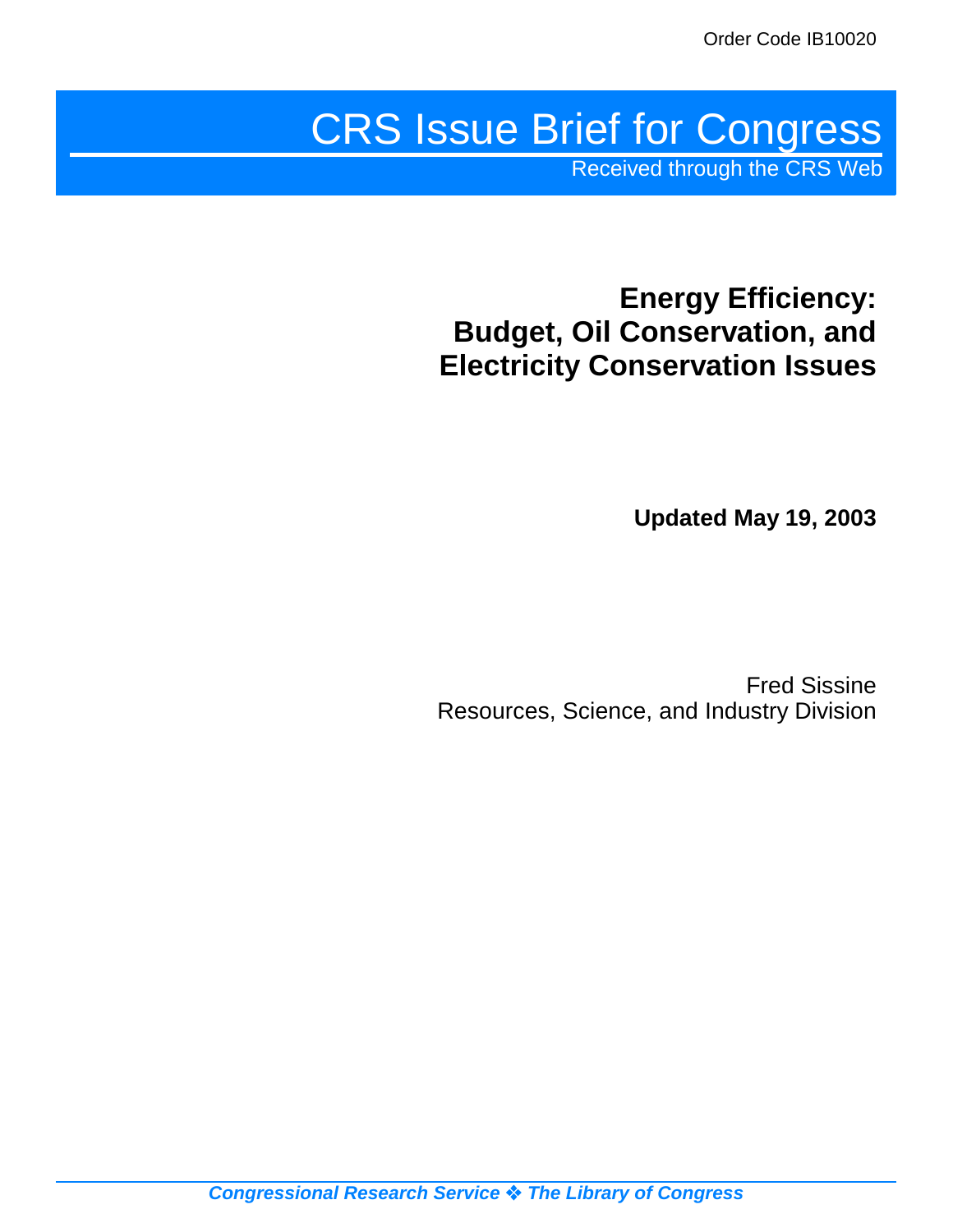# **CONTENTS**

**SUMMARY** 

MOST RECENT DEVELOPMENTS

BACKGROUND AND ANALYSIS

Energy Efficiency Concept

**History** 

DOE's Strategic and Performance Goals

Energy Efficiency in Omnibus Energy Bills, 108th Congress Efficiency Standards for Consumer and Commercial Products Efficiency Goals for Federal Buildings Tax Incentives for Efficiency and Conservation Energy Efficiency Tax Revenue Effect Housing, Funding Authorizations, and Other Provisions

DOE Budget, FY2004

DOE Budget, FY2003

EPA Budget, FY2004

Energy Security Electricity Demand-Side Management (DSM) and Distributed Power Vehicle Fuel Efficiency and Oil Conservation

Climate Change: Energy Efficiency's Role

Electric Industry Restructuring and Conservation

**LEGISLATION** 

CONGRESSIONAL HEARINGS, REPORTS, AND DOCUMENTS

FOR ADDITIONAL READING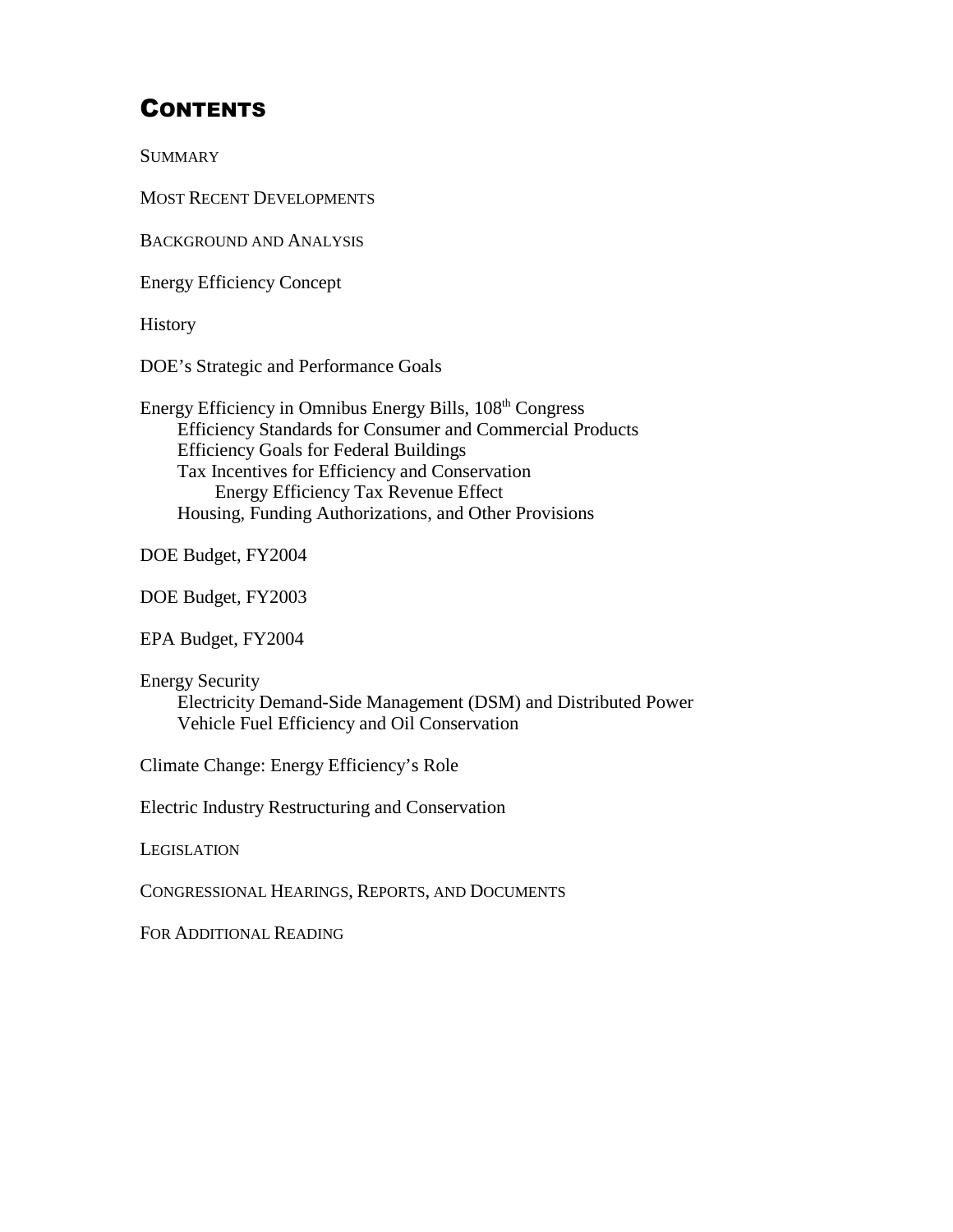#### Energy Efficiency: Budget, Climate Change, and Electricity Restructuring Issues

#### **SUMMARY**

Energy security, a major driver of federal energy efficiency programs in the past, came back into play as oil and gas prices rose late in the year 2000. The terrorist attack of September 11, 2001, and the Iraq war of 2003 heightened concern for energy security and raised further concerns about the vulnerability of energy infrastructure and the need for alternative fuels. Further, the 2001 electricity shortages in California brought a renewed emphasis on energy efficiency and energy conservation to dampen electricity demand.

Also, worldwide emphasis on environmental problems of air and water pollution and global climate change, and the related development of clean energy technologies in western Europe and Japan, may remain important influences on energy efficiency policymaking. Concern about technology competitiveness may also remain a factor in the debate.

In the  $108<sup>th</sup> Congress$ , debate over energy efficiency programs is focusing on the budget, oil and electricity issues, and provisions in the omnibus energy policy bill, H.R. 6.

The Bush Administration's FY2003 budget request for the Department of Energy's (DOE's) Energy Efficiency Program sought \$901.6 million. The Consolidated Appropriations Resolution for FY2003 (P.L. 108-7, H.J.Res. 2) contains \$891.8 million for the DOE Energy Efficiency Program, which is \$19.9 million less than the request. Compared

to FY2002, the FY2003 level cuts \$4.7 million.

The Bush Administration's FY2004 budget request for the Department of Energy's (DOE's) Energy Efficiency Program seeks \$875.8 million, an \$16.0 million (2%) overall decrease relative to the FY2003 appropriation. The main proposed increases are \$64.7 million for Weatherization grants and \$22.4 million for Fuel Cell Vehicles. The request reduces R&D by \$74.7 million, with proposed cuts that include \$34.1 million for Industrial Technologies, \$19.7 million for Vehicle Technologies, \$15.8 million for Biomass and Biorefinery R&D, and \$9.4 million for Distributed Energy Resources.

The House-passed omnibus energy bill (H.R. 6) has efficiency standards for consumer and commercial products, efficiency goals for federal buildings, tax incentives for efficiency and conservation, and several other energy efficiency provisions. Also, three energy efficiency-related floor amendments were adopted, involving reduced oil dependence, federal telecommuting, and bicycling to conserve fuels. The Senate has begun consideration of its bill, S. 14, which is expected to incorporate the energy tax bill, S. 597. S. 14 also has standards, goals, tax incentives (S. 597), and other energy efficiency provisions, but with some significant differences from the House bill. Some floor amendments on energy efficiency are likely.

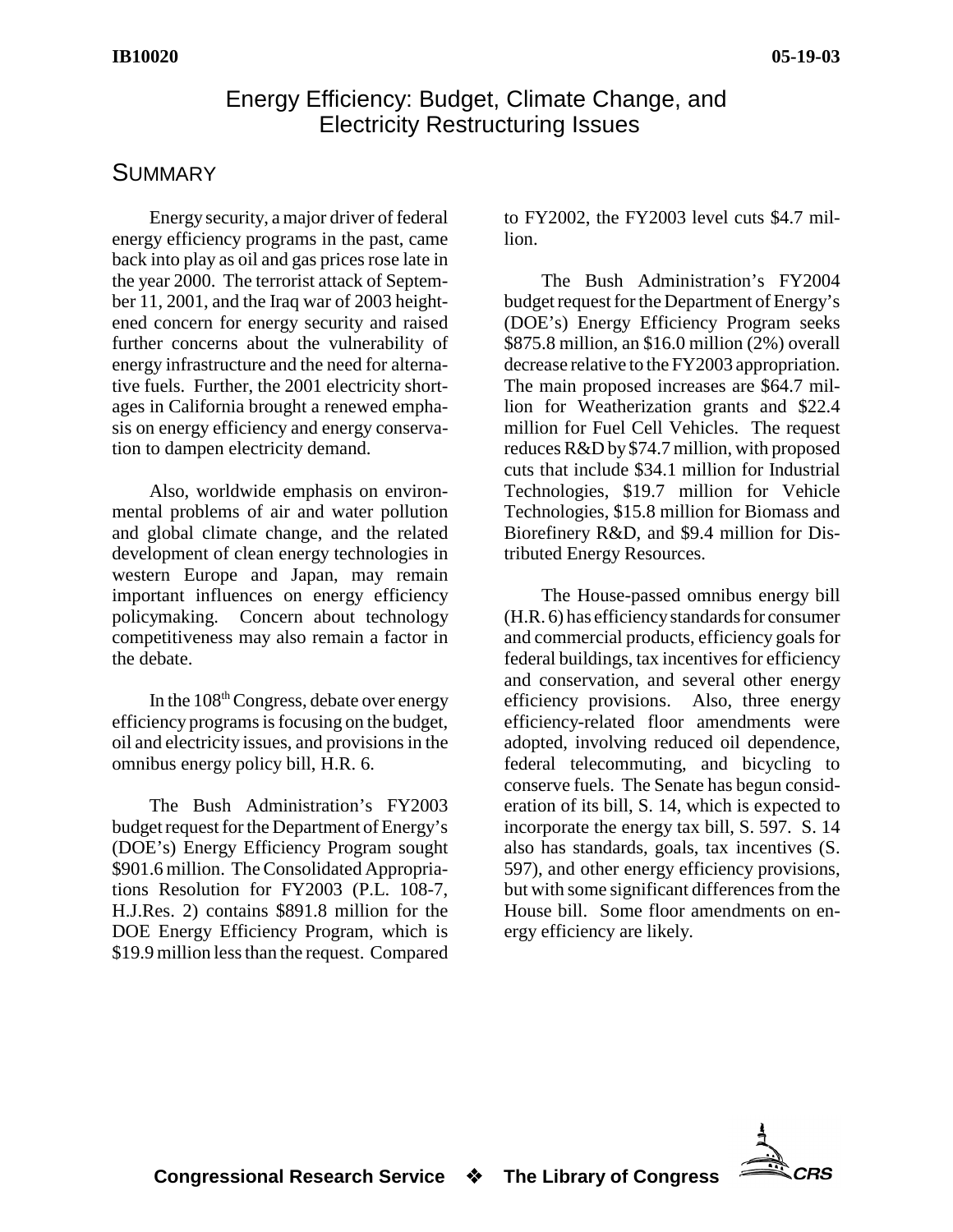#### MOST RECENT DEVELOPMENTS

On May 6, 2003, the Senate began consideration of the omnibus energy bill, S. 14. It has efficiency standards for consumer and commercial products, efficiency goals for federal buildings, tax incentives for efficiency and conservation, housing efficiency measures, and other energy efficiency provisions. An amendment to address automobile fuel economy standards was defeated in Committee, but may come up again on the floor. On April 10, 2003, the House passed the omnibus energy bill (H.R. 6). It also has standards, goals, tax incentives, and other energy efficiency provisions, but with some differences from the Senate bill. Further, the House adopted three energy efficiency-related floor amendments. One (H.Amdt. 70) expresses a "sense of the Congress" to reduce oil imports from 58% to 45%. The second (H.Amdt. 71) requires a study of the energy conservation benefits of telecommuting by federal employees. The third (H.Amdt. 78) establishes a "Conserve by Bicycling" pilot program at the Department of Transportation. (For a comparison of the House and Senate provisions, see "Energy Efficiency in Omnibus Energy Bills, 108th Congress" hereafter.)

On February 3, 2003, the Bush Administration issued its FY2004 budget request. For DOE's Energy Efficiency Program, it seeks \$875.8 million, which is \$21.8 million, or 2%, less than the FY2003 appropriation, not including inflation. It contains \$57.0 million more for Grants and \$79.7 million less for R&D. It also includes \$29.5 million more for Fuel Cell Vehicles for the first year of the President's five-year Hydrogen Initiative and \$9.5 million for a new National Climate Change Technology Initiative. The request presents a new budget structure.

 (The DOE FY2004 Budget Request is available on the DOE web site [http://www.cfo.doe.gov/budget/04budget/index.htm/]; and the EPA FY2004 Annual Performance Plan and Congressional Justification is available on the EPA web site [http://www.epa.gov/ocfo/budget/2004/2004cj.htm].)

#### BACKGROUND AND ANALYSIS

## **Energy Efficiency Concept**

Energy efficiency is increased when an energy conversion device, such as a household appliance, automobile engine, or steam turbine, undergoes a technical change that enables it to provide the same service (lighting, heating, motor drive) while using less energy. The energy-saving result of the efficiency improvement is often called "energy conservation." The energy efficiency of buildings can be improved through the use of certain materials such as attic insulation, components such as insulated windows, and design aspects such as solar orientation and shade tree landscaping. Further, the energy efficiency of communities and cities can be improved through architectural design, transportation system design, and land use planning. Thus, energy efficiency involves all aspects of energy production, distribution, and end-use.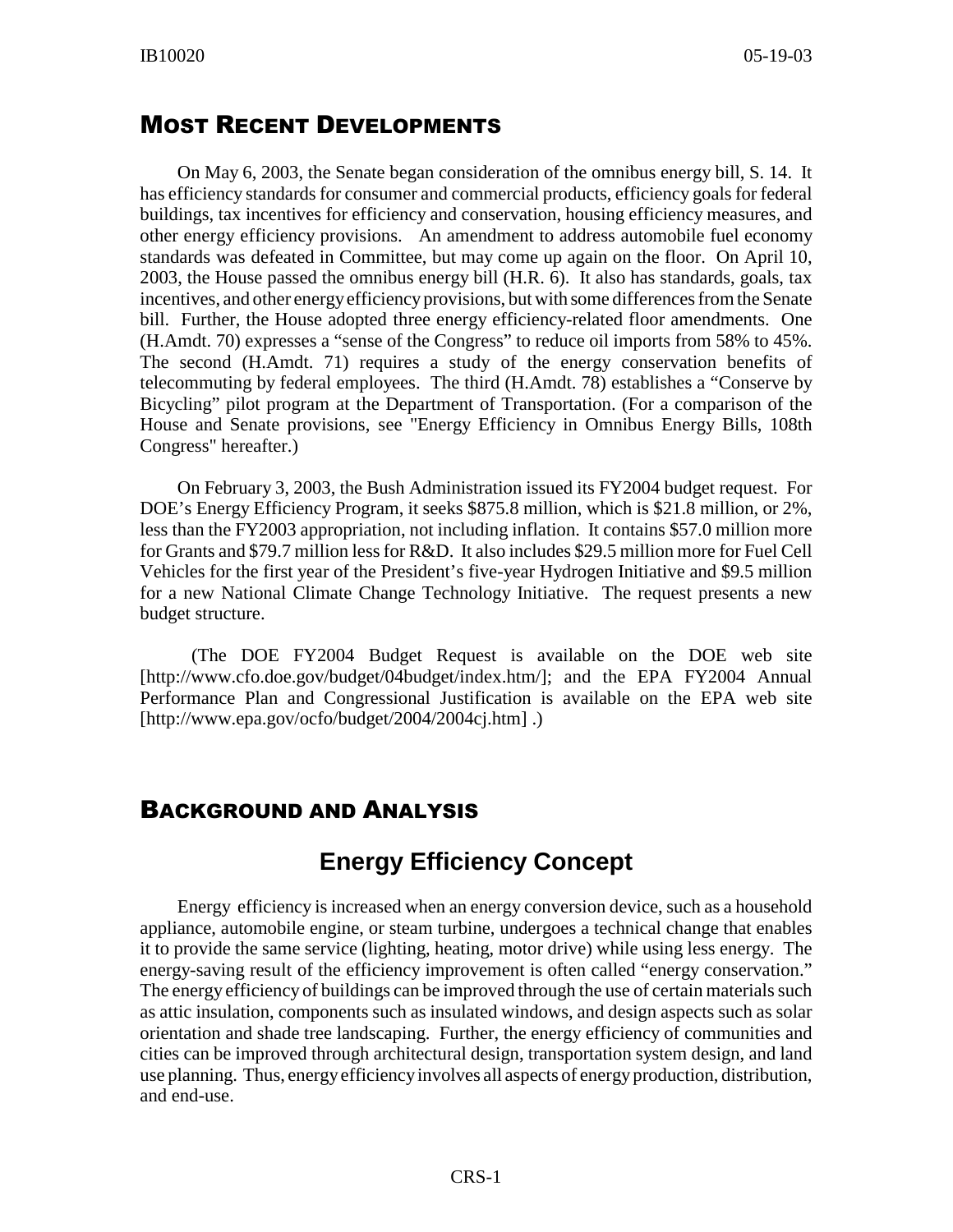These ideas of "efficiency" and "conservation" contrast with energy curtailment, which involves a decrease in output (e.g., turning down the thermostat) or services (e.g., driving less) to curb energy use. That is, energy curtailment occurs when saving energy causes a reduction in services or sacrifice of comfort. Curtailment is often employed as an emergency measure.

Energy efficiency is often viewed as a resource option like coal, oil, or natural gas. In contrast to supply options, however, energy efficiency puts downward pressure on energy prices by curbing demand instead of by increasing supply. As a result, energy efficiency can reduce resource use and effects on the environment. (See CRS Report RL31188, *Energy Efficiency and the Rebound Effect.*)

#### **History**

From 1974 through 1992, Congress established several complementary programs, primarily at the Department of Energy (DOE), to implement energy saving measures in virtually every sector of societal activity. These energy efficiency and energy conservation programs were created originally in response to national oil import security and economic stability concerns. In the early 1980s, states and utilities took an active role in promoting energy efficiency as a cost-saving "demand-side management" tool for avoiding expensive powerplant construction. Since 1988, national interest in energy efficiency has focused increasingly on energy efficiency as a tool for mitigating environmental problems such as air pollution and global climate change. This aspect spawned new programs at DOE and at several other agencies including the Environmental Protection Agency (EPA), the Agency for International Development (AID), and the World Bank's Global Environment Facility (GEF). Energy efficiency is increasingly viewed as a critical element of sustainable development and economic growth.

The DOE energy efficiency program includes R&D funding, grants to state and local governments, and a regulatory framework of appliance efficiency standards and voluntary guidelines for energy-efficient design in buildings. In addition, its budget supports regulatory programs for energy efficiency goals in federal agencies and standards for consumer products. (Detailed descriptions of DOE programs appear in DOE's *FY2003 Congressional Budget Request*, DOE/ME-0007, v. 5, February 2002; it appears at [http://www.cfo.doe.gov/budget/03budget/index.htm]

From FY1973 through FY2002, DOE spent about \$11.1 billion in 2002 constant dollars for energy efficiency R&D, which amounts to about 9% of the total federal spending for energy supply R&D during that period. In 2002 constant (real) dollars, energy efficiency R&D funding declined from \$795 million in FY1979 to \$227 million in FY1988 and then climbed to \$556 million in FY1994. For FY2002, \$638 million was appropriated, which is \$82 million, or 15%, above the FY1994 mark in 2002 constant dollars. Also, in 2002 constant dollars, since FY1973, DOE has spent about \$7.4 billion on grants for state and local conservation programs.

This spending history can be viewed within the context of DOE spending for the three major energy supply R&D programs: nuclear, fossil, and renewable energy R&D. From FY1948 through FY1972, in 2002 constant dollars, the federal government spent about \$24.3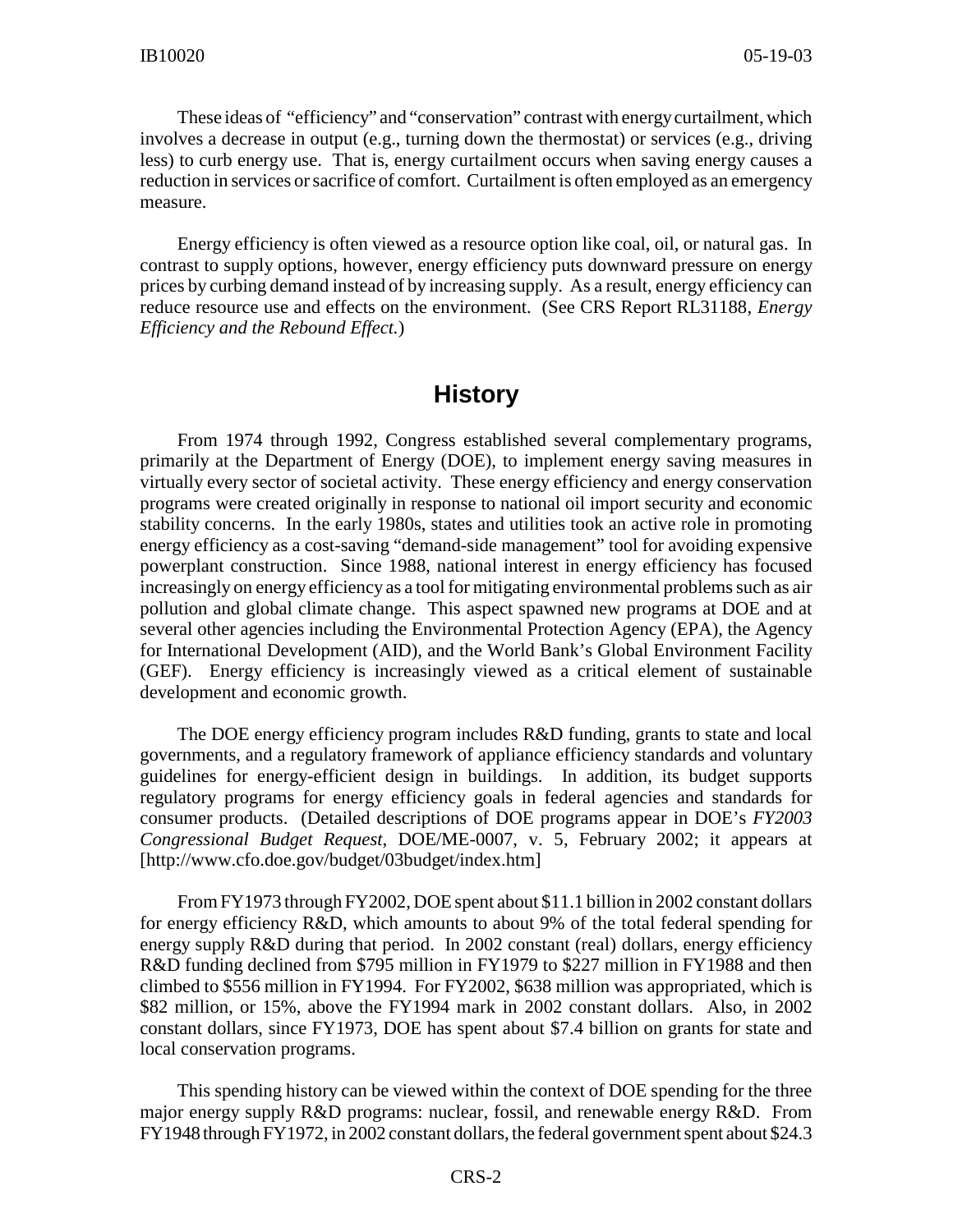billion for nuclear (fission and fusion) energy R&D and about \$5.5 billion for fossil energy R&D. From FY1973 through FY2002, the federal government spent \$49.1 billion for nuclear (fission and fusion), \$24.8 billion for fossil, \$14.2 billion for renewables, and \$11.1 billion for energy efficiency. Total energy R&D spending from FY1948-FY1998, in 2002 constant dollars, reached \$128.9 billion, including \$73.4 billion, or 57%, for nuclear, \$30.2 billion, or 23%, for fossil, \$14.2 billion, or 11%, for renewables, and \$11.1 billion, or 9%, for energy efficiency.

Since 1985, national energy use has climbed about 20 Q (quads — quadrillion Btus, British thermal units), reaching a record high of 99 Q in 2000. DOE's 1995 report *Energy Conservation Trends* finds that energy efficiency and conservation activities from 1973 through 1991 curbed the pre-1973 growth trend in annual primary energy use by about 18 Q, an 18% reduction. In 1992, this was saving the economy about \$150 billion annually in total U.S. energy expenditures, a one-fourth reduction from the previous trend. Further, assuming fossil and other fuels were displaced in proportion to their actual use in 1992, then energy efficiency and conservation were providing about 300 million metric tons of carbon (MMTC) emission reductions that year.

## **DOE's Strategic and Performance Goals**

In 2002, the Office of Energy Efficiency and Renewable Energy (EERE) completed a major re-organization. The number of deputy assistant secretaries was reduced from five to two; the number of offices shrank from 19 to 14 (11 program and 3 business) and included new offices for FreedomCAR & Vehicle Technologies and for Hydrogen, Fuel Cells and Infrastructure; and the number of programs was reduced from 31 to 11. The new management strategy is put forth by Assistant Secretary David Garman in *Focused on Results: A New Government Business Model* , available at [http://www.eren.doe.gov/eere/pdfs/eere\_reorg.pdf]. More information about EERE is available on the DOE web site [http://www.eren.doe.gov/eere/organization.html].

A National Research Council report, *Energy Research at DOE: Was it Worth It?,* found that from 1978 to 2000 an investment of about \$8 billion in DOE's Energy Efficiency Programs produced an economic return of at least \$30 billion. Areas found short of expected benefits lacked incentives needed for private sector adoption.

*The President's Management Agenda* set out the Bush Administration's framework for performance management based on human capital, competitive sourcing, financial performance, electronic government, and integration of budget with performance. The Government Performance and Results Act (GPRA, P.L. 103-62) requires each federal agency to produce and update a strategic plan linked to annual performance plans.

In DOE's *Strategic Plan of September 2000*, energy efficiency objectives and strategies appear under strategic goal #1, "Energy Resources." In the *DOE Annual Performance Plan (APP) for FY2004*, energy efficiency is addressed under the revised strategic goal #2, "Energy Conservation and the Environment," which states "Energy use and greenhouse gas emissions versus the gross domestic product (GDP) are reduced by 40% by 2025 compared to 2000 and the growth versus the U.S. population stops by 2025." In support of Goal 2, the APP lists five strategic performance goals. ER1-1 says that relative to the 1985 baseline, FEMP will support federal agency efforts to reduce energy intensity by 30% in 2005 and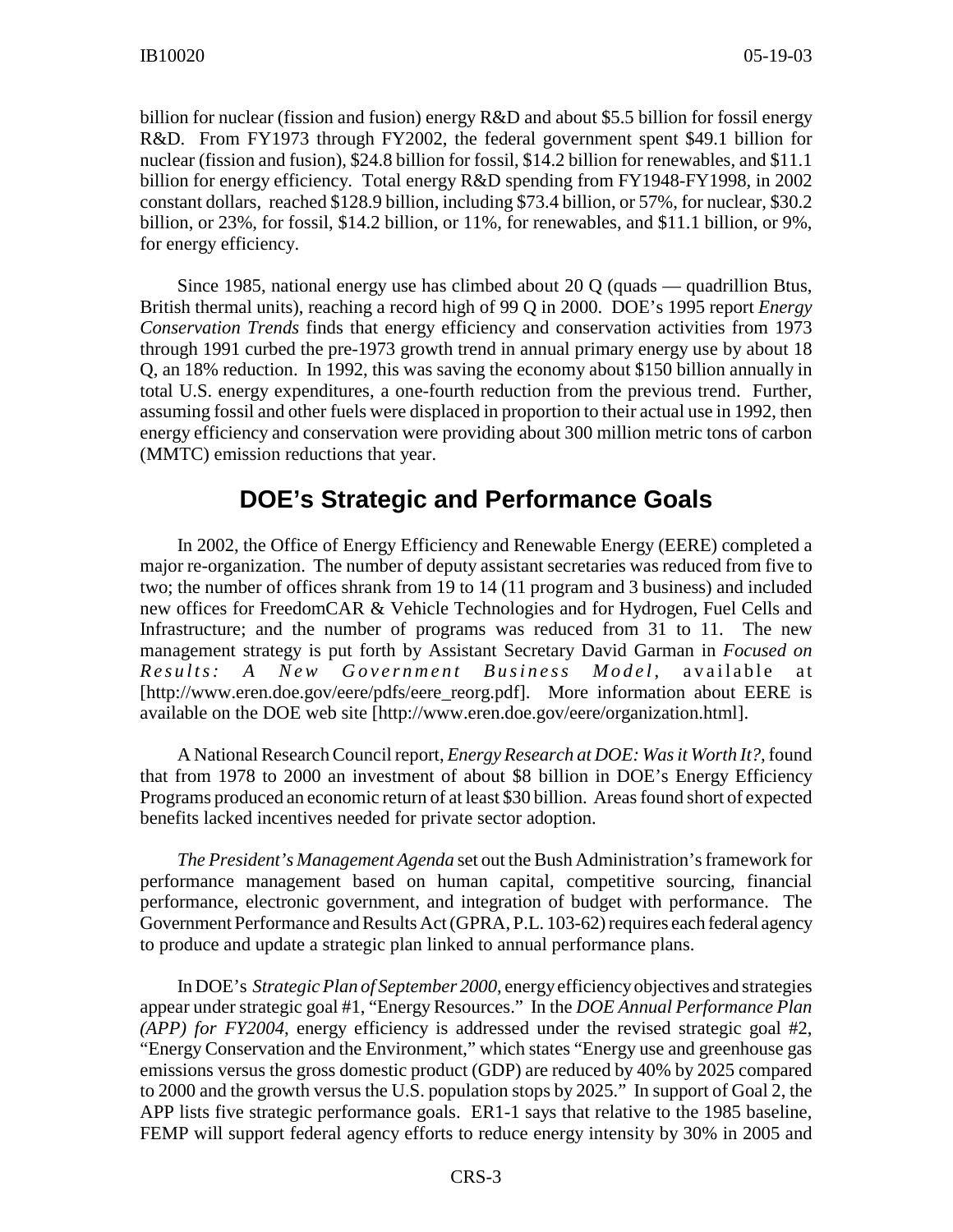35% by 2010. ER 1-2 says that from 1991 to 2010, the Industries Program will reduce energy intensity by 20-25%. ER 1-3 says the FreedomCAR and Vehicle Technologies Program will achieve several specific vehicle technical and cost goals through 2010. ER 1-4 says that the Buildings Program will achieve several specific goals to improve building efficiency through 2009. ER 3-1 puts forth specific output goals through 2010 for weatherization grants, state grants, Rebuild America, Energy Star, Clean Cities, and for other programs.

## **Energy Efficiency in Omnibus Energy Bills, 108th Congress**

In the  $108<sup>th</sup>$  Congress, most legislative action on energy efficiency has focused on the omnibus energy policy bills, H.R. 6, S. 14, and the Senate energy tax bill (S. 597), which is expected to be incorporated into S. 14. Key energy efficiency and energy conservation provisions include efficiency standards for consumer and commercial products, efficiency goals for federal buildings, and several tax incentives. Other provisions cover public housing, funding authorizations, and certain other energy efficiency and energy conservation programs. (For information on H.R. 4, the omnibus energy bill in the  $107<sup>th</sup>$  Congress, see CRS Report RL31427.)

## **Efficiency Standards for Consumer and Commercial Products**

DOE currently sets minimum energy efficiency standards for several consumer and commercial products, including household appliances such as clothes washers and refrigerators. The omnibus energy bills would expand standards to other equipment. H.R. 6 (§11045) and S. 14 (§621) have identical provisions that direct DOE to set efficiency standards within three years for "standby mode" energy use by battery chargers and external power supplies. The two bills also have identical provisions that call for standards to be developed for suspended ceiling fans, vending machines, unit heaters, commercial refrigerators, freezers, refrigerator-freezers, illuminated exit signs, torchieres, distribution transformers, and traffic signal modules. S. 14 differs by including medium base compact flourescent lamps (CFLs) and commercial clothes washers. Many of the above items were approved by the conference committee on H.R. 4 in the  $107<sup>th</sup>$  Congress. In March 2003 testimony on a draft version of H.R. 6, the American Council for an Energy-Efficient Economy estimated that these new standards would save more energy than any other provisions in the bill. Most of the other provisions in the House and Senate titles on consumer product efficiency programs are similar. The table below indicates which standards would be set by law and which would be set by DOE rulemaking.

| <b>Standard set:</b> | <b>H.R.</b> 6                                                                             | S. 14                                                                        |  |  |
|----------------------|-------------------------------------------------------------------------------------------|------------------------------------------------------------------------------|--|--|
| By law               | exit signs, traffic signals,<br>torchieres, distribution<br>transformers                  | all items in H.R. 6 plus unit heaters<br>and compact flourescent light bulbs |  |  |
| By rule              | ceiling fans, vending machines,<br>commercial refrigerators and<br>freezers, unit heaters | all items in H.R. 6 except unit heaters                                      |  |  |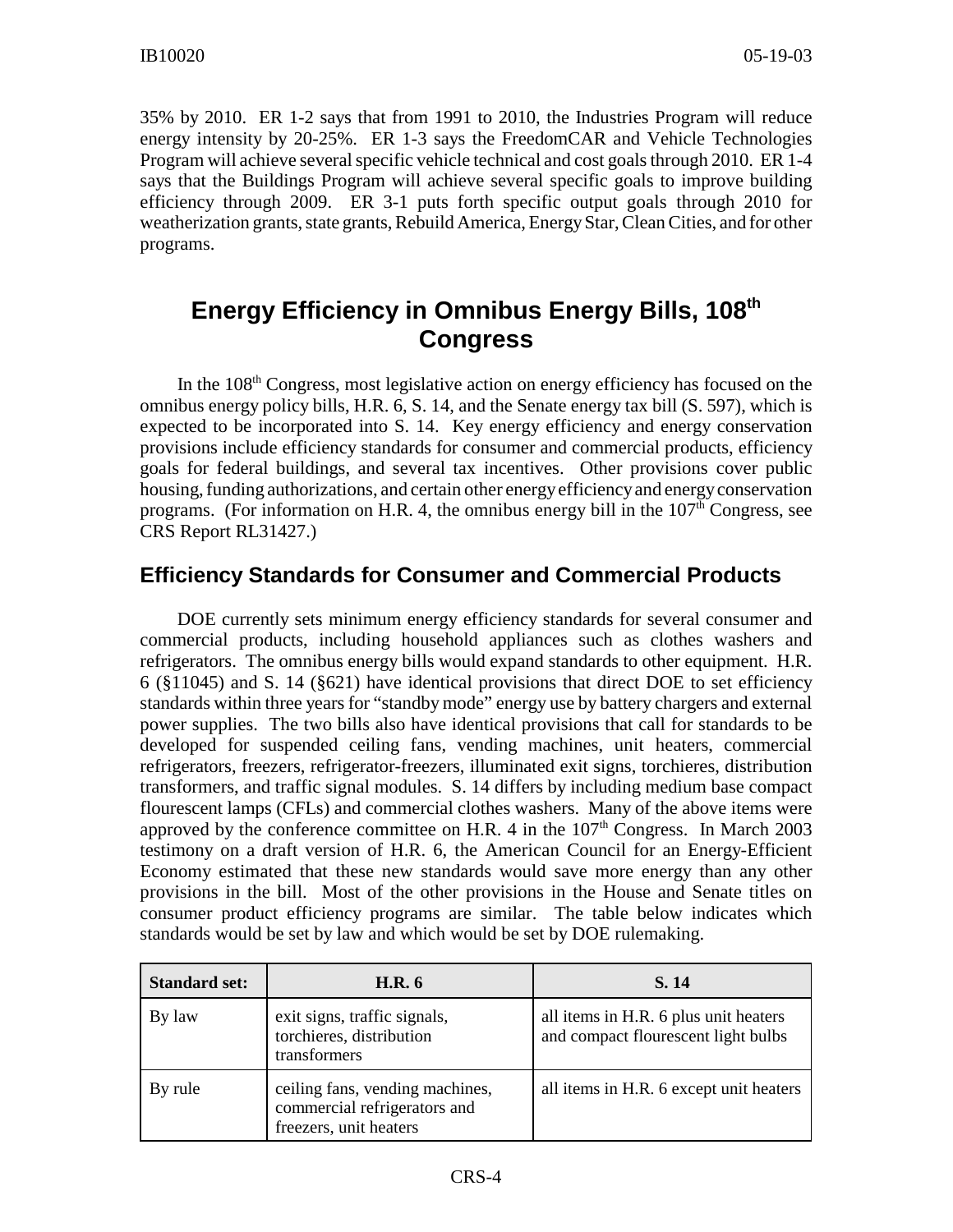#### **Efficiency Goals for Federal Buildings**

The purpose of federal efficiency goals is to lead by example in saving energy, reducing costs, and helping transform markets for new equipment. The past goal had called for a 20% reduction in federal buildings' energy use, measured in energy use per square foot (sf), over the period from 1985 to 2000. This goal was exceeded, slightly. H.R.  $6 \times 11002$  and S. 14 (§601) set goals for further energy efficiency in federal buildings. The baseline years differ slightly: the House bill specifies FY2001 while the Senate bill specifies FY2000. Otherwise the provisions are nearly identical, with both setting progressive annual reductions that end with a 20% reduction from baseline by FY2014. However, the Senate bill (§601[c]) also calls for DOE to review results by the end of 2011 and recommend further goals for building energy savings for the period 2014 through 2022. Most of the other provisions in the House and Senate titles on federal programs are administrative measures that would help agencies achieve the above-described goals.

The historical record shows that congressional buildings have had less focus on energy efficiency goals than those in the executive branch. To address this, H.R.  $6$  ( $\S$ 11001) and S. 14 (§606) have identical provisions that call for a study of the potential for energy efficiency and renewables to increase reliability during a power outage and for the implementation of a plan for congressional buildings to meet the energy efficiency goals for federal agencies noted above.

#### **Tax Incentives for Efficiency and Conservation**

Since the late 1970s, there have been some tax incentives to promote fuel switching and alternative fuels as a way to conserve gasoline and reduce oil import dependence. In contrast, tax incentives for energy efficiency and for electricity conservation have been rare, and generally short-lived. The omnibus energy bills propose some modest new tax incentives for energy efficiency.

The Senate energy tax bill (S. 597) has four tax provisions that are not in H.R. 6. One (§302) creates a tax credit for manufacturers of certain appliances (clothes washers and refrigerators) with energy efficiencies that exceed federal standards. The credit per appliance ranges from \$50 to \$150, with a \$60 million maximum for the total program through 2006. A second provision (§305) creates a tax deduction for efficient commercial buildings. A maximum of \$2.25 per square foot (sf) is allowed through 2009 for new construction or reconstruction where the total energy use is at least 50% below Standard 90.1-1999 of the American Society of Heating, Refrigeration, and Air Conditioning Engineers (ASHRAE). Two other provisions create a \$30/unit tax deduction (§306) to utilities for investment in energy management devices installed in residences or businesses and set a 3-year recovery period (§307) for depreciation purposes. The table below shows the differences between the House and Senate maximum tax incentives for efficiency in new and existing homes.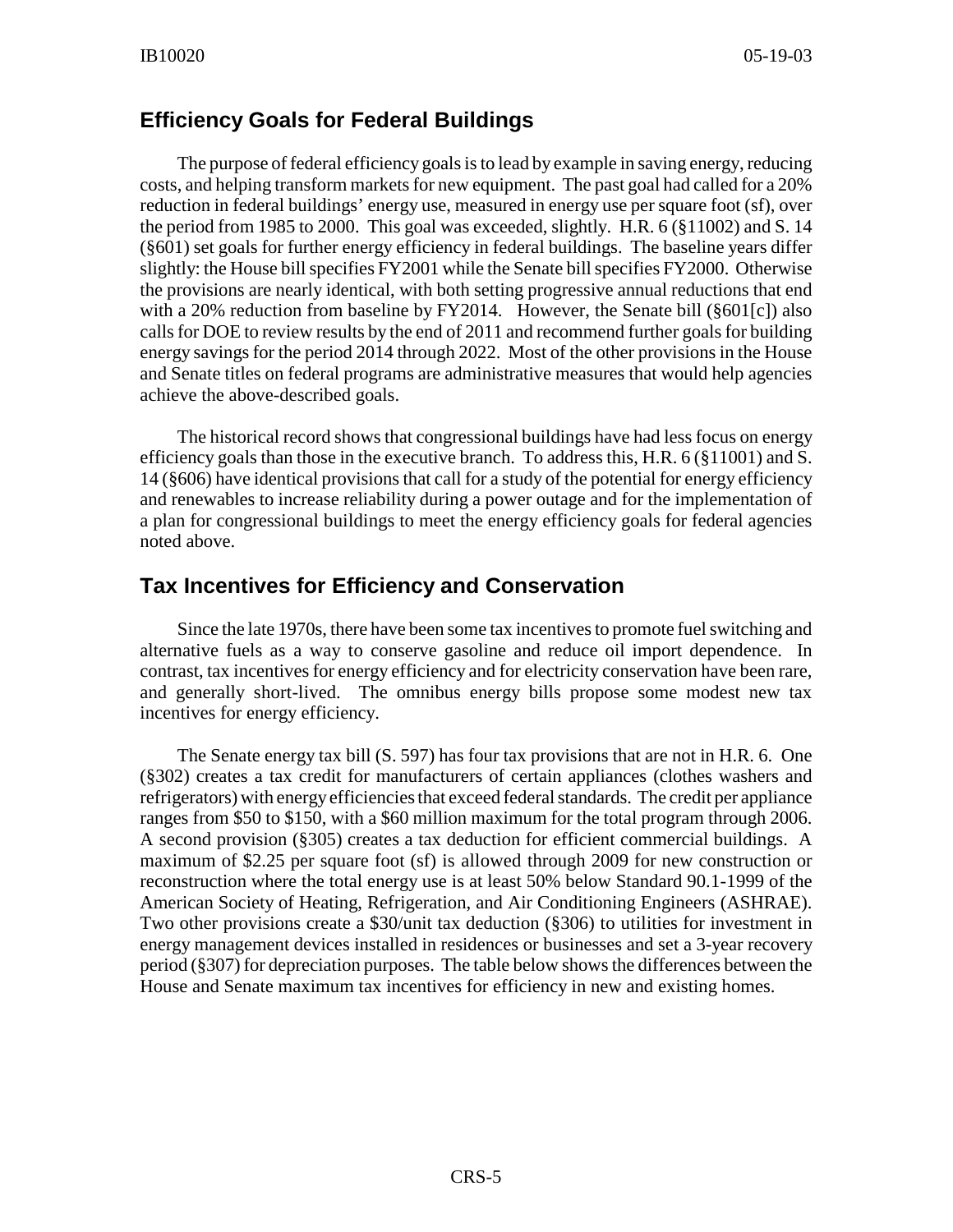|                         |                       | <b>New Homes</b>   | <b>Existing Homes</b> |                    |  |
|-------------------------|-----------------------|--------------------|-----------------------|--------------------|--|
|                         | H.R. 6<br>$(\$41005)$ | S. 14<br>$(\$301)$ | H.R. 6<br>$(\$41004)$ | S. 14<br>$(\$309)$ |  |
| <b>Energy Reduction</b> | 30%                   | 50%                | IECC*                 | 30%                |  |
| Credit Cap              | \$2,000               | \$2,000            | \$2,000               | \$300              |  |
| Period (years)          | 5                     | 5                  | 3                     |                    |  |

**Note:** IECC represents year 2000 standards in the International Energy Conservation Code.

Similar tax provisions for fuel cell power plants and combined heat and power (CHP) appear in both bills. Also, both bills have tax incentives for alternative fuel vehicles and equipment.

**Energy Efficiency Tax Revenue Effect.** Table1 compares the estimated 10-year revenue effect of renewable energy and alternative fuel tax provisions in H.R. 6 (H.R. 1531) and S. 14 (S. 597). It also shows the share of the total in each bill.

|                                                                                                                    | H.R. 6  | S. 14   |
|--------------------------------------------------------------------------------------------------------------------|---------|---------|
| <b>Energy Efficiency and Conservation Measures</b><br>(Excludes diesel fuels, alternative fuels, and solar credit) | \$1.33  | \$2.43  |
| <b>Total, All Tax Provisions</b>                                                                                   | \$18.67 | \$15.47 |
| Energy Efficiency and Conservation Share of Total                                                                  | $7.1\%$ | 15.7%   |

#### **Table 1: Omnibus Energy Bills, Tax Revenue Effect** (\$ billions)

**Source:** Joint Tax Committee. Estimated Revenue Effects of H.R. 1531 and S. 597, April 2, 2003.

## **Housing, Funding Authorizations, and Other Provisions**

H.R. 6 (Division G, §70001-§70009) and S. 14 (§631-§639)) have identical provisions for energy efficiency in public housing. They also have nearly identical provisions that authorize funding for energy assistance (e.g., Low-Income Home Energy Assistance Program, LIHEAP) and grant programs (e.g., DOE Weatherization Program).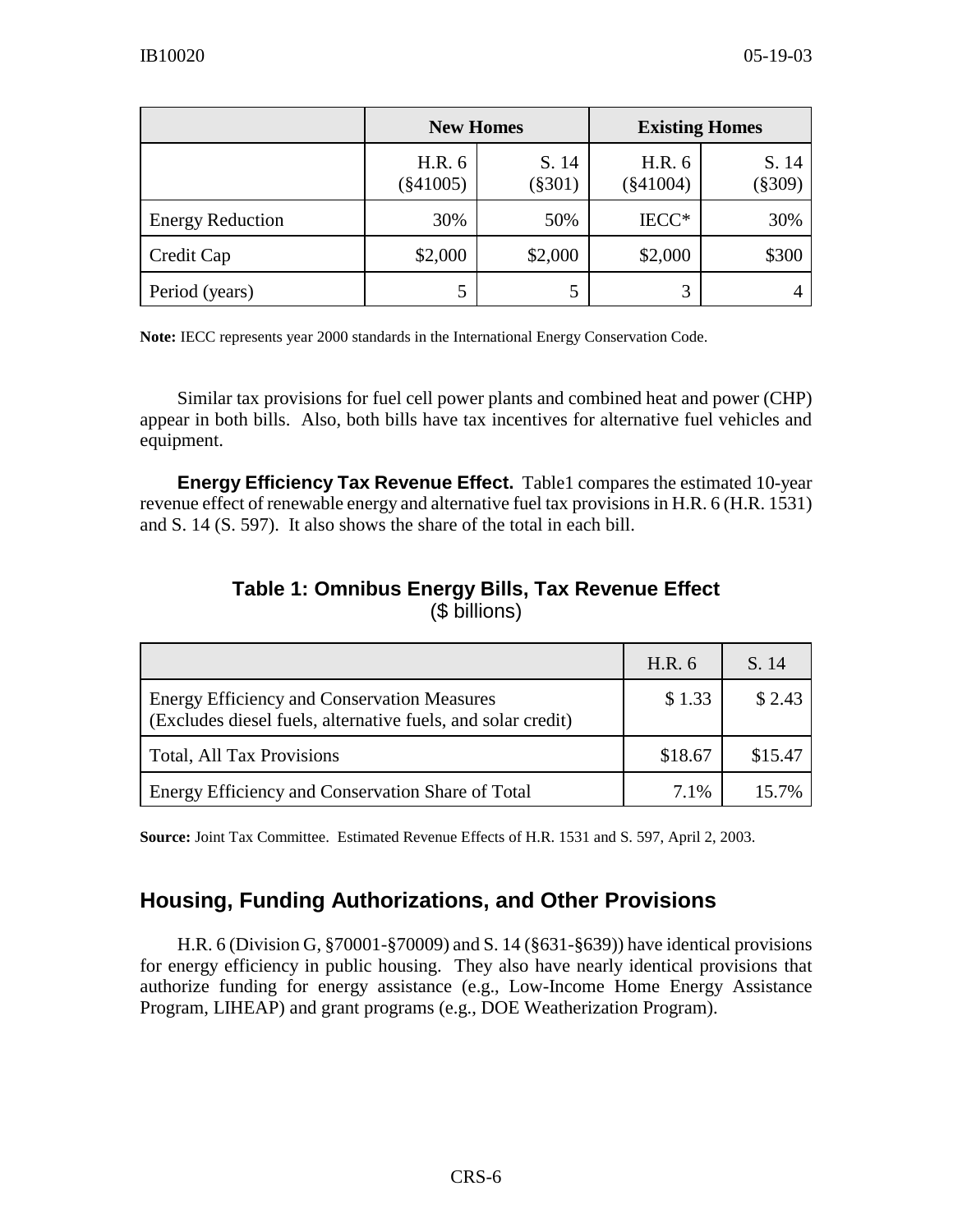## **DOE Budget, FY2004**

The Budget Appendix to the U.S. Government's FY2004 Budget (p. 378) notes that "[t]he Administration's energy efficiency programs have the potential to produce substantial benefits for the Nation ... in terms of economic growth, increased energy security and a cleaner environment." Specifically, it says that "[t]he 2004 budget proposes a major new initiative to accelerate the worldwide availability and affordability of hydrogen-powered fuel cell vehicles." Also, it says the proposed National Climate Change Technology Initiative "... has as its primary goal the reduction of greenhouse gas emissions ... " According to the Budget Highlights of the DOE request (p. 100), the "request presents a new budget structure that mirrors the new organizational structure. In addition, the budget shifts reflect application of the R&D Investment Criteria and the Program Assessment Rating Tool developed as part of the *President's Management Agenda*."

For further information on the *Energy Conservation Budget*, see the web site at [http://www.cfo.doe.gov/budget/04budget/index.htm/]. For further information on *Energy Conservation Programs*, see the Web site at [http://www.eere.energy.gov/].

## **DOE Budget, FY2003**

On February 20, 2003, the Consolidated Appropriations Resolution (H.J.Res. 2) was signed into law as P.L. 108-7 (H.Rept. 108-10). For DOE's Energy Efficiency Program, it appropriates \$897.6 million (excluding the possible application of a 0.65% across-the-board reduction), which is \$15.2 million less than the FY2002 appropriation. This includes \$5.0 million less for Grants and \$18.2 million less for R&D.

Under the Foreign Operation, Export Financing, and Related Programs Appropriations Bill (H.Rept. 108-10, Sec. 555, p. 192), P.L. 108-7 also contains \$175 million for new "Energy Conservation, Energy Efficiency, and Clean Energy Programs" to reduce greenhouse gas emissions and other environmental problems in developing countries.

# **EPA Budget, FY2004**

The FY2004 request for EPA's CPP Programs is \$116.6 million, which would be a \$1.4 million increase over the FY2003 appropriation. For specific programs, the request includes \$1.5 million less for Buildings and \$0.5 million less for International Capacity Building. It also includes \$1.4 million more for Transportation and \$0.8 million more for Industry.

| Table 2. EPA Funding for Climate Protection Energy Efficiency                                                                                                                                                                  |
|--------------------------------------------------------------------------------------------------------------------------------------------------------------------------------------------------------------------------------|
| <b>Programs (CPP)</b>                                                                                                                                                                                                          |
| $(0.000, 11.000, 11.000, 11.000, 11.000, 11.000, 11.000, 11.000, 11.000, 11.000, 11.000, 11.000, 11.000, 11.000, 11.000, 11.000, 11.000, 11.000, 11.000, 11.000, 11.000, 11.000, 11.000, 11.000, 11.000, 11.000, 11.000, 11.0$ |

|                           | <b>FY2001</b><br><b>Enacted</b> | <b>FY2002</b><br><b>Enacted</b> | <b>FY2003</b><br><b>Request</b> | <b>FY2003</b><br>Conf. | <b>FY2004</b><br><b>Request</b> | <b>FY2004</b><br>-FY2003 |
|---------------------------|---------------------------------|---------------------------------|---------------------------------|------------------------|---------------------------------|--------------------------|
| <b>CPP Buildings</b>      | 52.5                            | 48.6                            | 49.8                            | 49.8                   | 48.3                            | $-1.5$                   |
| <b>CPP</b> Transportation | 29.4                            | 30.8                            | 21.6                            | 21.6                   | 22.9                            | 1.4                      |
| <b>CPP</b> Industry       | 31.9                            | 25.4                            | 25.7                            | 25.7                   | 26.4                            | 0.8                      |
| <b>CPP Carbon Removal</b> | 0.1                             | 1.5                             | 1.6                             | 1.6                    | 1.7                             | 0.2                      |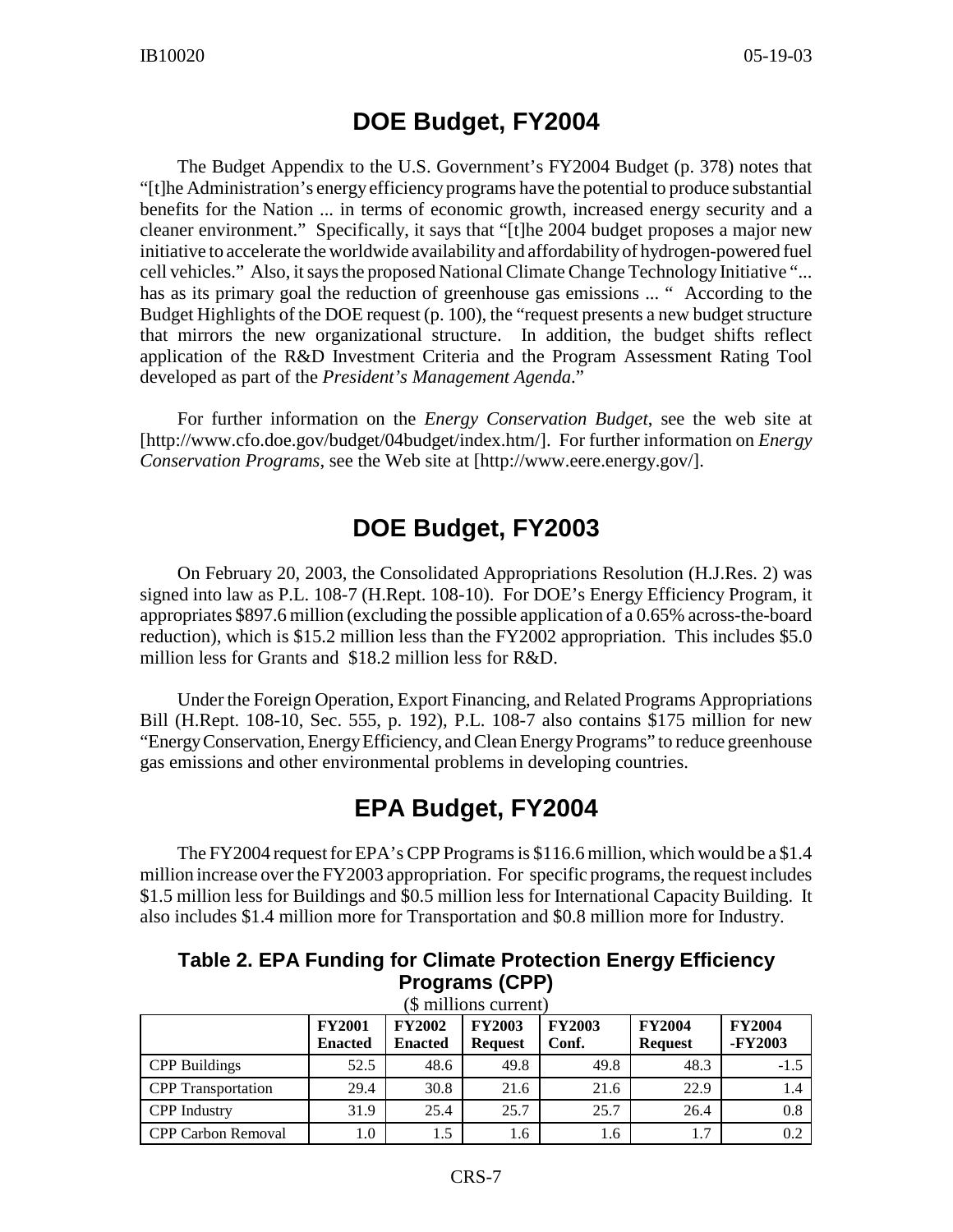| CPP State & Local      | 2.5   | 2.2   | 2.3   | 2.3   | 2.6   | 0.3    |
|------------------------|-------|-------|-------|-------|-------|--------|
| CPP Int'l Capacity     | 5.5   | 7.0   | 7.1   | 7.1   | 6.6   | $-0.5$ |
| CPP Int'l Partnerships |       |       |       | ----  |       |        |
| CPP Int'l Tech. Coop'n | 0.8   |       |       |       |       |        |
| CPP Other              |       | 8.4   | 7.2   | 7.2   | 8.0   | 0.7    |
| CPP, SUBTOTAL          | 123.6 | 123.9 | 108.1 | 115.2 | 116.6 | 1.4    |
| Climate Change Rsch    | 22.6  | 21.4  | 21.7  | 21.7  | 21.5  | $-0.2$ |
| <b>TOTAL</b>           | 146.2 | 145.3 | 129.8 | 137.0 | 138.1 |        |

**Source:** EPA FY2004 Congressional Justification, p. VI-28; H.Rept. 108-10 (Cong. Rec. Feb. 12, 2003, p. H1087.

EPA conducts its CPP programs under the Office of Environmental Programs and Management (EPM) and the Office of Science and Technology (S&T). EPA's CPP programs are focused primarily on deploying energy-efficient technologies. These programs include Green Lights, Energy Star Buildings, Energy Star Products, Climate Wise, and Transportation Partners. They involve public-private partnerships that promote energy-efficient lighting, buildings, and office equipment. Efforts also include information dissemination and other activities to overcome market barriers.

## **Energy Security**

Since September 11, 2001, terrorist attacks have focused national attention on developing a strategy to address the vulnerabilities of energy systems and other essential services. The Department of Homeland Security (DHS, P.L. 107-296) includes offices and programs (Infrastructure Protection, Energy Security and Assurance) responsible for measures to protect energy infrastructure, including power plants, transmission lines, oil refineries, oil storage tanks, oil and natural gas pipelines, and other energy infrastructure. By reducing the demand for fuels and electricity, energy efficiency measures may contribute to energy security by slowing growth in the number of energy facilities and amount of other energy infrastructure. It can also reduce the risk of oil shortages, energy price shocks, and attendant impacts on the national economy. Some of the possible ways that energy efficiency can improve energy security are described in *U.S. Energy Security Facts* (available at [http://www.rmi.org/images/other/S-USEnergySecurityFacts.pdf].)

#### **Electricity Demand-Side Management (DSM) and Distributed Power**

The use of energy-efficient appliances and other end-use equipment can reduce electricity demand, which drives the need for new power plants. Further, the development of small, modular "distributed energy" systems (also referred to as distributed generation and distributed power) under DOE's program may help reduce the security risk by decentralizing energy facilities and establishing some facilities off-grid. Also, the "response and recovery" element in the President's DHS proposal calls for it to "... ensure rapid restoration of transportation systems, energy production, transmission, and distribution systems. ..." The deployment of smaller, highly mobile distributed energy equipment may help address this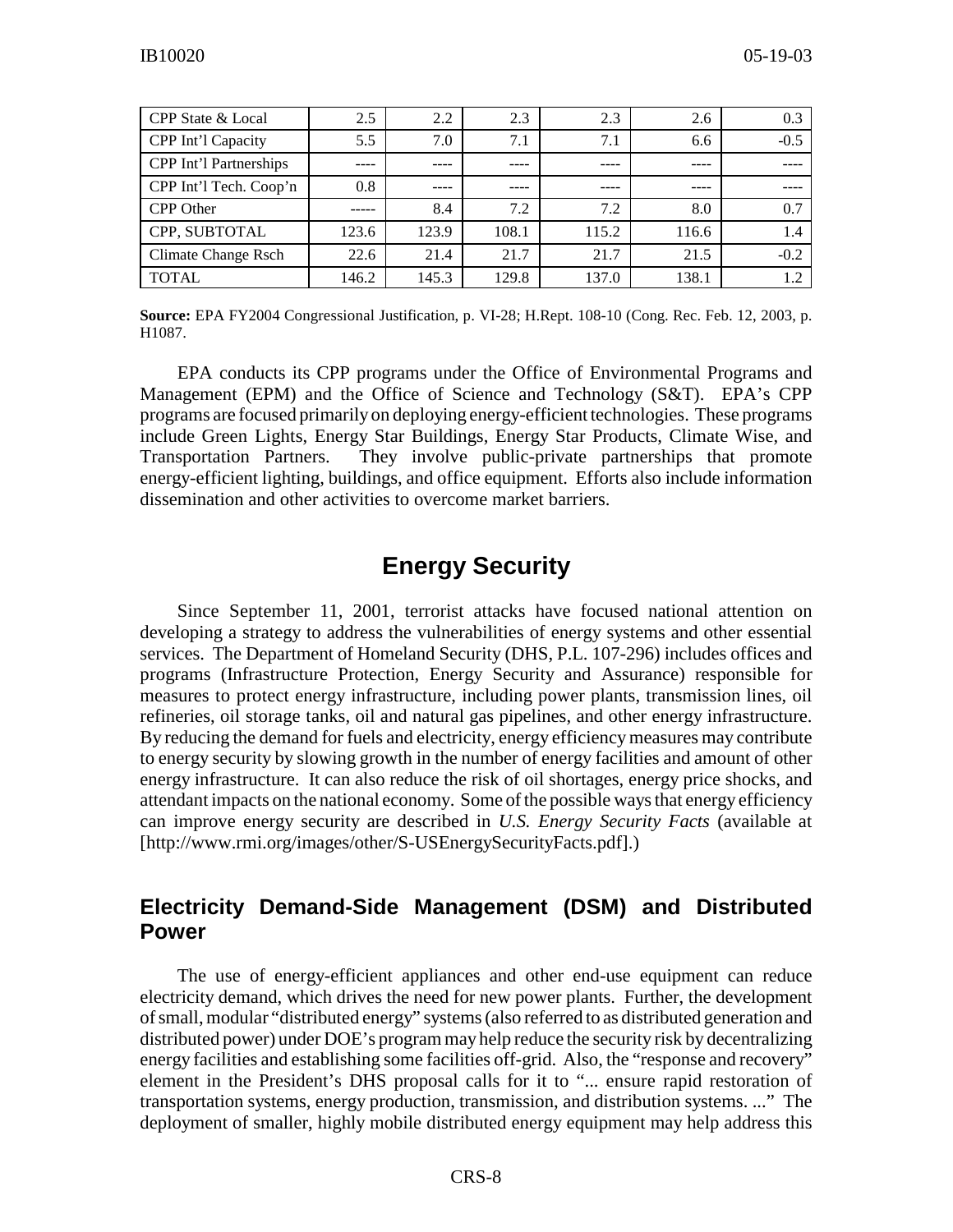aspect of energy security. H.R. 6 and S. 14 have provisions for distributed energy. (For more on distributed energy see the DOE web site at [http://www.eren.doe.gov/EE/power\_distributed\_generation.html] and at [http://www.eren.doe.gov/distributedpower/].)

#### **Vehicle Fuel Efficiency and Oil Conservation**

Energy efficiency measures to curb oil demand, and other oil conservation measures, may help address energy security, economic issues such as high gasoline prices and oil import dependence, and environmental issues such as air pollution, climate change, and the proposal to develop oil in the Arctic National Wildlife Refuge (ANWR).

For the ANWR issue, technology-driven improvements to the fuel economy of cars and light trucks – without any change to the Corporate Average Fuel Economy (CAFE) standard – might save more fuel than would likely be produced by oil drilling in ANWR, although the two options are not mutually exclusive. The Energy Information Administration (EIA) says that a technology-driven projection for cars and light trucks could increase fuel economy by 3.6 mpg by 2020. Through the first 20 years, this increase would generate oil savings equivalent to four times the low case and three-fourths of the high case projected for ANWR oil production. Extended through 50 years, the fuel economy savings would range from 10 times the low case to more than double the high case for ANWR. (For more information on this issue, see CRS Report RL31033, *Energy Efficiency and Renewable Energy Fuel Equivalents to Potential Oil Production from the Arctic National Wildlife Refuge*).

CAFE is a key federal regulatory policy that had instituted a gradual ramp-up of fuel efficiency for newly manufactured cars and light trucks. The present CAFE standard for new cars is 27.5 mpg. The national fleet fuel economy for cars peaked at 21.1 mpg in 1991, declined slightly, and then climbed to 22.1 mpg in 2001. Similarly, light trucks peaked at 16.9 mpg in 1991, declined slightly, and then reached 17.6 in 2001. A floor amendment to S. 14 on fuel economy is expected. (For more on CAFE standards, see CRS Issue Brief IB90122, *Automobile and Light Truck Fuel Economy: Is CAFE up to Standards?*)

In the January 2003 State of the Union Speech, President Bush announced \$720 million in new funding for a hydrogen fuel initiative to accelerate the use of fuel cells for transportation and power generation. Fuel cells can reduce gasoline (hence oil) use due to the ability to employ hydrogen-rich fuels, such as natural gas and alcohol fuels. The initiative builds on the Freedom Cooperative Automobile Research (FreedomCAR) Program launched in early 2002 by the Bush Administration to replace the Clinton Administration's Partnership for a New Generation of Vehicles. FreedomCAR creates a partnership with the auto industry to develop a fuel-cell-powered vehicle that would attain commercial use during 2010 to 2020. This program is funded primarily by DOE's Fuel Cell Technologies Program (see Table 2), but includes some funding from other agencies. (For more details on FreedomCAR see CRS Report RS21442, *Hydrogen and Fuel Cell Vehicle R&D: FreedomCAR and the President's Hydrogen Fuel Initiative*.)

Oil use for gasoline, home heating, and other applications makes it important to the transportation and production sectors of the nation's economy. Thus, fluctuating oil prices and dependence on imported sources can create economic vulnerabilities. Also, oil use has important environmental impacts. Its extraction and transport can lead to spills that pollute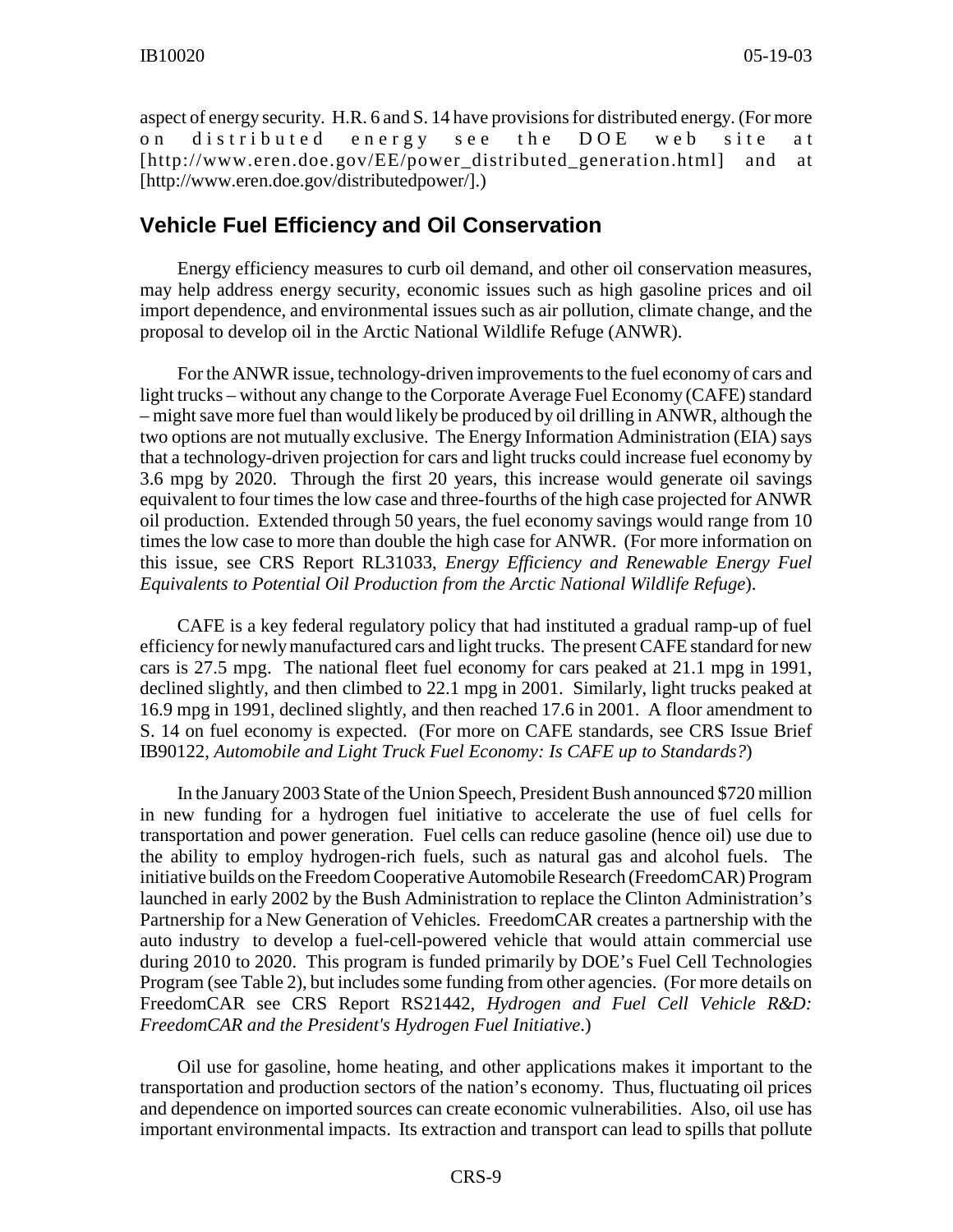land and water. Further, oil-based fuels, such as gasoline, generate sulphur dioxide and other air pollutants as well as large amounts of carbon dioxide that contribute to climate change.

U.S. oil use accounts for about 24% (2001) of the world's oil consumption and about 40% (2002) of total U.S. energy use. The nation uses (2000) about 19.7 million barrels of oil per day (mb/d), of which about 13.8 mb/d is used for transportation, including 4.7 mb/d for cars and 3.4 mb/d for light trucks (includes pickups, minivans, and sport utility vehicles).

Oil use in transportation can also be reduced through short-term conservation measures such as increased use of public transit, carpooling and ridesharing, and telecommuting; and through curtailment (e.g., driving less) and substitution of alternative fuels. Other measures can help reduce non-transportation oil uses. For example, home improvement measures such as insulation, energy-efficient windows, and weatherization measures can reduce the use of home heating oil.

## **Climate Change: Energy Efficiency's Role**

Under the FY2003 Foreign Operations, Export Financing, and Related Programs Appropriations Bill in the 107<sup>th</sup> Congress, the Senate Appropriations Committee recommended (S.Rept. 107-219) \$175 million under Development Assistance in a new fund for "energy conservation, energy efficiency, and clean energy" in developing countries. In contrast, the House Appropriations Committee recommended (H.Rept. 107-663) \$3 million for this clean energy fund.

Energy efficiency is seen as a key means to reduce fossil fuel-induced carbon dioxide (CO2) emissions that may contribute to global climate change. Thus, recent debates over the U.S. role in the Kyoto Protocol and related international negotiations to curb global emissions of greenhouse gases tend to be reflected in deliberations over federal funding and incentives for energy efficiency.

In fulfilling requirements under the United Nations Framework Convention on Climate Change (UNFCCC), in June 2002, EPA issued the third U.S. climate report to the United Nations entitled *Climate Action Report 2002*. In it, the Bush Administration commits to reducing greenhouse gas intensity (emissions per unit of GDP) by 18% (4% more than under existing policies) over 10 years through a combination of voluntary, incentive-based, and existing mandatory measures focused on energy efficiency and other measures. This is projected to attain a 4.5% reduction from forecast emissions in 2012. The Administration has proposed this policy in place of the Kyoto Protocol, which it opposes due to concerns that it could raise energy prices and slow economic growth. Further, the Administration has stated its intent to support funding for energy efficiency and renewable energy programs at DOE and at the Global Environment Facility.

The 2001 *White House Initial Review on Climate Change* cites an existing array of energy efficiency and other programs that support goals of the UNFCCC and refers to the National Energy Policy (NEP) report's provisions for CHP, CAFE, Energy Star, and other energy efficiency policies as part of the foundation for its strategy to curb greenhouse gas (GHG) emissions.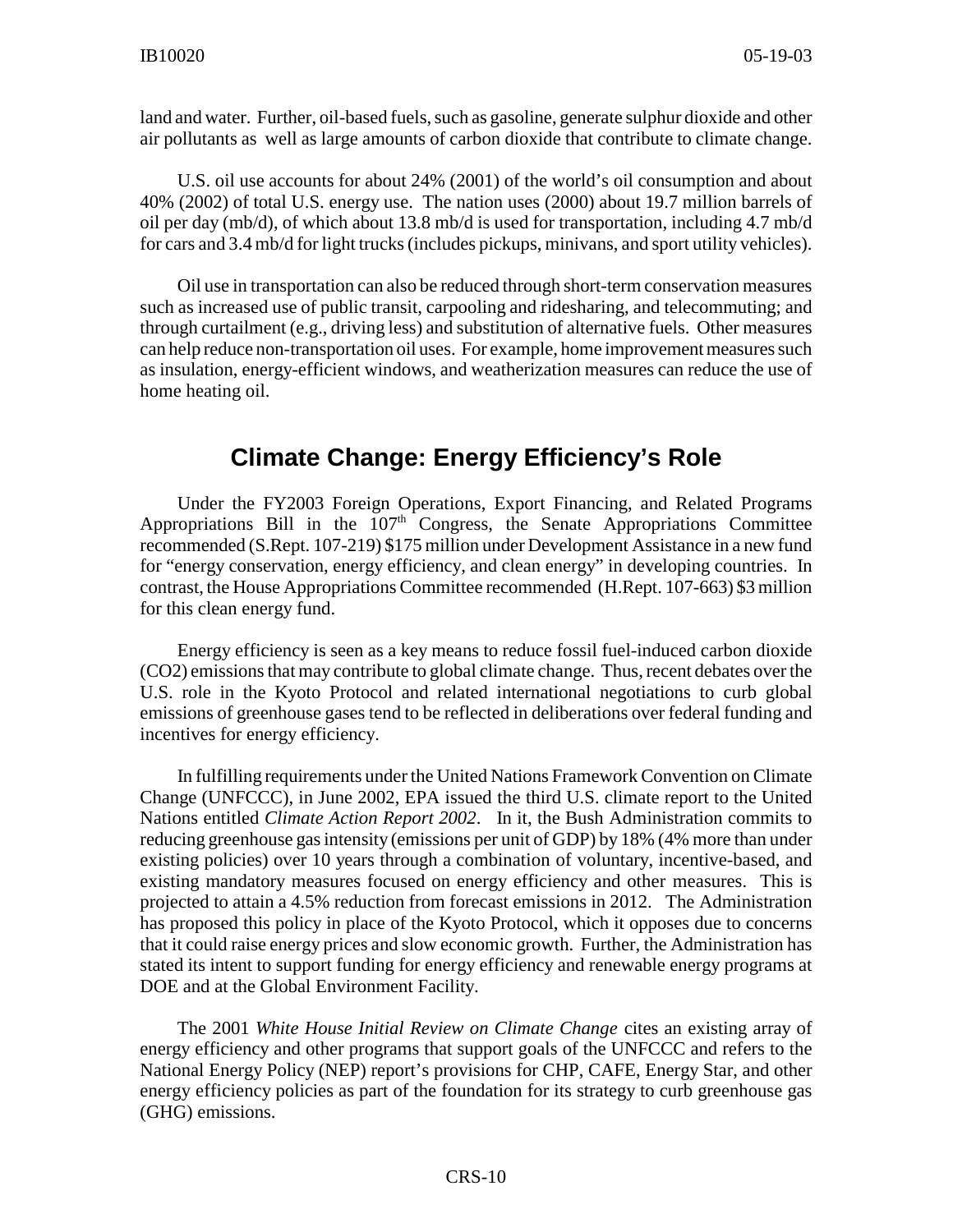The Kyoto Protocol had called for the United States to cut GHG emissions to 7% below the 1990 level during the period from 2008 to 2012. At the Seventh Conference of Parties (COP-7) in 2001, the United States was accused of avoiding real efforts to reduce emissions, through energy efficiency and other means, in order to address the Kyoto Protocol. At COP-8 in 2002, the parties resolved to continue efforts to ratify the Protocol and meet its goals.

DOE's 2000 report *Scenarios for a Clean Energy Future* shows the potential for advanced energy efficiency and other measures to cut two-thirds of the projected U.S. carbon emissions growth by 2010 and to cut emissions to the 1990 level by 2020. Assuming no major future policy actions, the reference case scenario in the EIA's January 2003 *Annual Energy Outlook 2003* projects 2010 emissions will be 1,800 MMTC, 32% more than that for 1990. DOE's 1995 report *Energy Conservation Trends* shows that energy efficiency has reduced long-term rates of fossil energy use and thereby curbed emissions of CO2 significantly. (For details about the potential for energy efficiency to reduce CO2 emissions, see CRS Report RL30414, *Global Climate Change: The Role for Energy Efficiency*.)

#### **Electric Industry Restructuring and Conservation**

There is a debate over the federal role in restructuring generally and in creating incentives to ensure a continuing role for energy efficiency specifically. The recent electricity problems in California, combined with the prospect of similar problems in other western states and the Northeast, raised the issue of whether a federal role is needed to encourage demand-side energy efficiency and load management measures. A June 2002 report (#49733) by the Lawrence Berkeley National Laboratory, *California Consumers Kept Lights on During Electricity Crisis by Conserving and Investing in Efficient Equipment*, found that conservation and efficiency measures reduced summer 2001 peak demand by 10%, increased system reliability, avoided some wholesale power purchases, and avoided \$2 billion to \$20 billion in potential losses from rolling blackouts. *Energy Efficiency Leadership in California*, an April 2003 report by the Natural Resources Defense Council and Silicon Valley Manufacturing Group, uses California Energy Commission data to project that additional efficiency measures could reduce electric demand by 5,900 MW and save \$12 billion over the next 10 years. Some provisions in H.R. 6 and S. 14 would increase the energy efficiency of buildings, appliances, or other equipment that would reduce electric power demand or otherwise conserve electricity.

In the 1980s, many states and electric utility companies created demand-side management (DSM) programs to promote energy efficiency and other activities as a less costly alternative to new supply. DSM became a significant part of the nation's energy efficiency effort. Utility DSM spending peaked in 1994 at \$2.7 billion and DSM energy savings peaked in 1996 at 61 billion kilowatt-hours (which is equivalent to the output from 12 one-gigawatt powerplants).

After California issued its 1994 proposal for electric industry restructuring, many states and utilities reduced DSM efforts. By 1998, utility DSM spending had fallen to about \$1.4 billion. In response, some states, such as California, include provisions for energy efficiency and conservation in their restructuring legislation. For example, California's law (A.B. 1890, Article 7) placed a charge on all electricity bills from 1998 through 2001 that provided \$872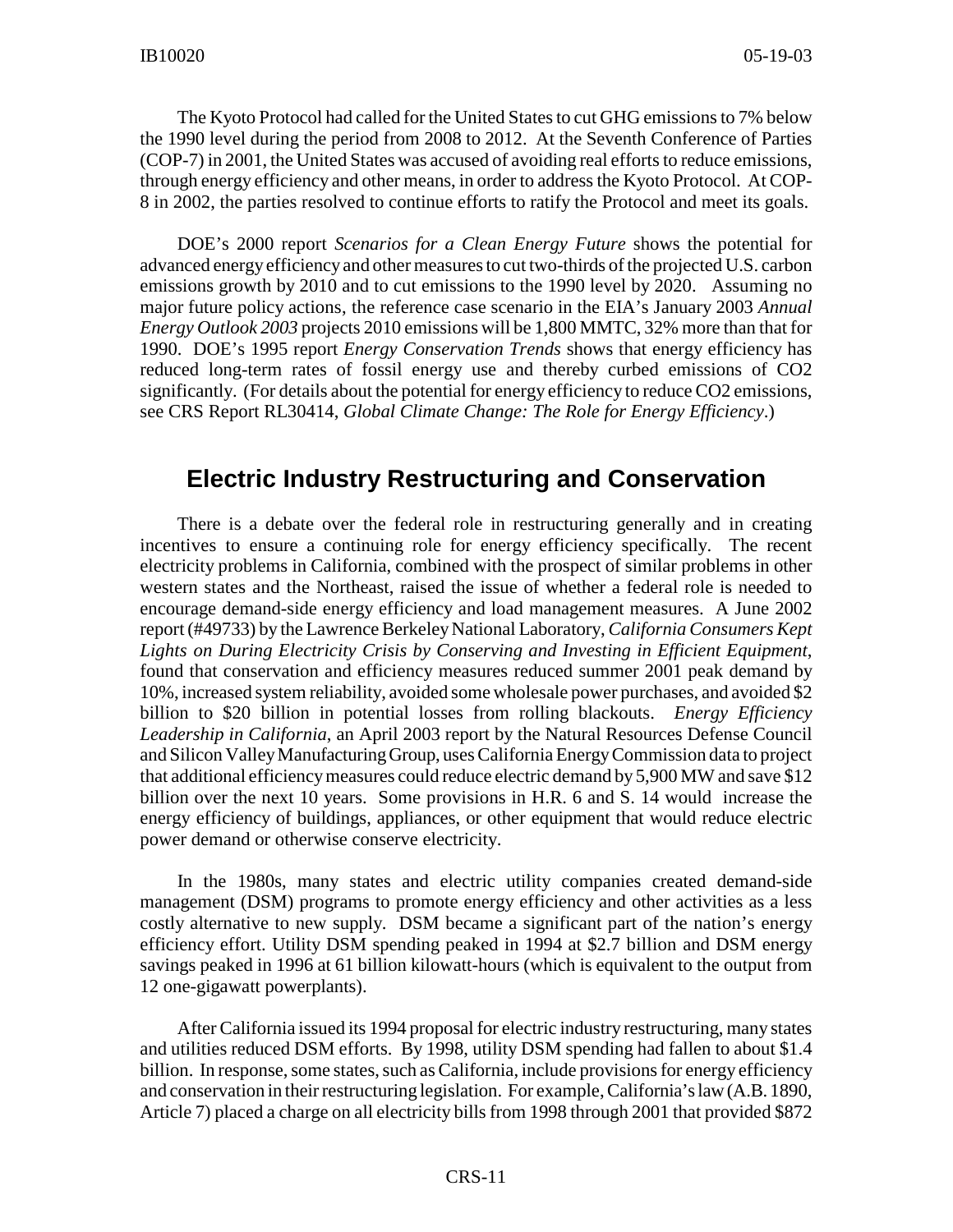million for "cost effective" energy efficiency and conservation programs. Other states, such as Pennsylvania, have few if any provisions for energy efficiency.

(For a discussion of broader electricity restructuring issues, see CRS Electronic Briefing Book on *Electricity Restructuring* at [http://www.congress.gov/brbk/html/ebele1.html] and CRS Issue Brief IB10006, *Electricity: The Road Toward Restructuring*.)

#### LEGISLATION

**P.L. 108-7, Division E (H.J. Res. 2)**

Consolidated Appropriations Resolution for FY2003. Foreign Operations, Export Financing, and Related Programs Appropriations, 2003, appears as Division E of the Resolution. Appropriates funding for renewable energy and energy efficiency under programs of the Global Environment Facility (GEF), U.S. Agency for International Development (AID), Overseas Private Investment Corporation (OPIC), and other bilateral and multilateral programs. Under Development Assistance, Section 555 appropriates \$175 million in a new account to create a fund for "energy conservation, energy efficiency, and clean energy" in developing countries. House passed as a continuing resolution, January 8, 2003. Senate inserted its amendment (S.Amdt 1) and issued an unnumbered committee print (*Congressional Record*, p. S492) January 15, 2003. Passed Senate, amended, January 23, 2003. Conference reported (H.Rept. 108-10) February 13. Passed House and Senate February 13. Signed into law February 20, 2003.

#### **P.L. 108-7, Division F (H.J. Res. 2)**

Consolidated Appropriations Resolution for FY2003. Interior and Related Agencies Appropriations, 2003, appears as Division F of the Resolution and makes appropriations for DOE's Energy Efficiency program. Signed into law February 20, 2003.

#### **P.L. 108-7, Division F (H.J. Res. 2)**

Consolidated Appropriations Resolution for FY2003. Veterans Affairs and Housing and Urban Development, and Independent Agencies Appropriations, 2003, appears as Division F of the Resolution. It includes appropriations for EPA's Climate Protection Energy Efficiency Programs. Signed into law February 20, 2003.

#### **H.R. 6 (Tauzin)**

Omnibus Energy Bill. In Division A, Title I has provisions for energy efficiency and energy conservation, Titles V and VII treat alternative fuels, Title VI has a PURPA cogeneration provision, and Title VIII addresses automobile efficiency. In Division B, Title I contains R&D authorizations. In Division D, Title I has tax incentives for efficiency and conservation. The bill incorporates provisions of H.R. 39, H.R. 238, and H.R. 1531. Introduced April 7, 2003; referred to Committee on Energy and Commerce and several other committees. Passed House, amended, April 10.

#### **S. 14 (Domenici)**

Omnibus Energy Bill. Energy efficiency appears as Title VI. Also, Title VII A covers alternative fuels, Title VIII covers hydrogen, Title IX covers R&D authorizations, and Title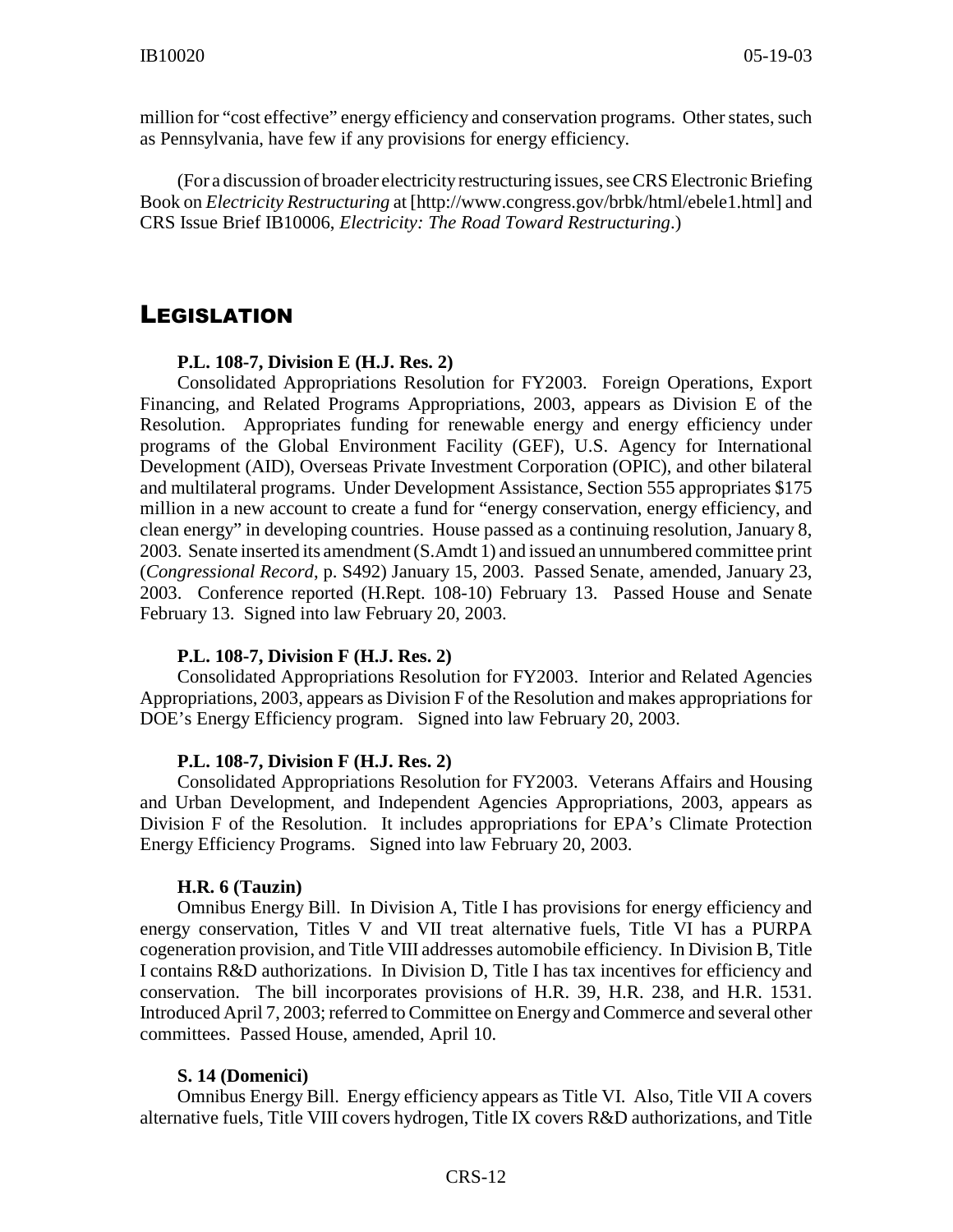XI on Electricity includes a provisions on PURPA and cogeneration. Energy efficiency markup held April 8. S. 597 (energy tax bill) is expected to be incorporated into S. 14. Introduced April 30, 2003. Floor action began May 6.

#### **S. 139 (Lieberman)**

Climate Stewardship Act of 2003. Accelerates the reduction of greenhouse gas emissions in the United States by establishing a market-driven system of greenhouse gas tradeable allowances that could be used interchangeably with passenger vehicle fuel economy standard credits, to limit greenhouse gas emissions in the United States and reduce dependence upon foreign oil. Introduced January 9, 2003; referred to Committee on Environment and Public Works.

#### **S. 189 (Wyden)**

21<sup>st</sup> Century Nanotechnology Research and Development Act. Authorizes FY2004 DOE appropriation of \$160 million for nanotechnology R,D&D that addresses a variety of goals, including improved energy conservation. Introduced January 15, 2003; referred to Committee on Energy and Natural Resources.

#### **S. 194 (Corzine)**

National Greenhouse Gas Emissions Inventory and Registry Act of 2003. Establishes an inventory, registry, and information system of United States greenhouse gas emissions to inform the public and private sector concerning, and encourage voluntary reductions in, greenhouse gas emissions. Includes emissions reductions from energy efficiency activities. Introduced January 15, 2003; referred to Committee on Environment and Public Works

## CONGRESSIONAL HEARINGS, REPORTS, AND DOCUMENTS

- U.S. Congress. House. Committee on Science. President's Hydrogen Initiative. Hearing held March 5, 2003.
- U.S. Congress. House. Committee on Energy and Commerce. Subcommittee on Energy and Air Quality. Comprehensive National Energy Policy: Hearing held March 5, 2003.

(An extensive list of hearings on energy efficiency in the  $107<sup>th</sup>$  Congress appears on a DOE web site at [http://www.eere.energy.gov/office\_eere/congressional\_test.html].)

## FOR ADDITIONAL READING

American Council for an Energy-Efficient Economy. *Proceedings from the ACEEE 2002 Summer Study on Energy Efficiency in Buildings.* Washington, 2002. (10 v.)

—— *ACEEE's Green Book: The Environmental Guide to Cars and Trucks: Model Year 2003.* 2003. 120 p.

[http://www.greenercars.com/indexplus.html]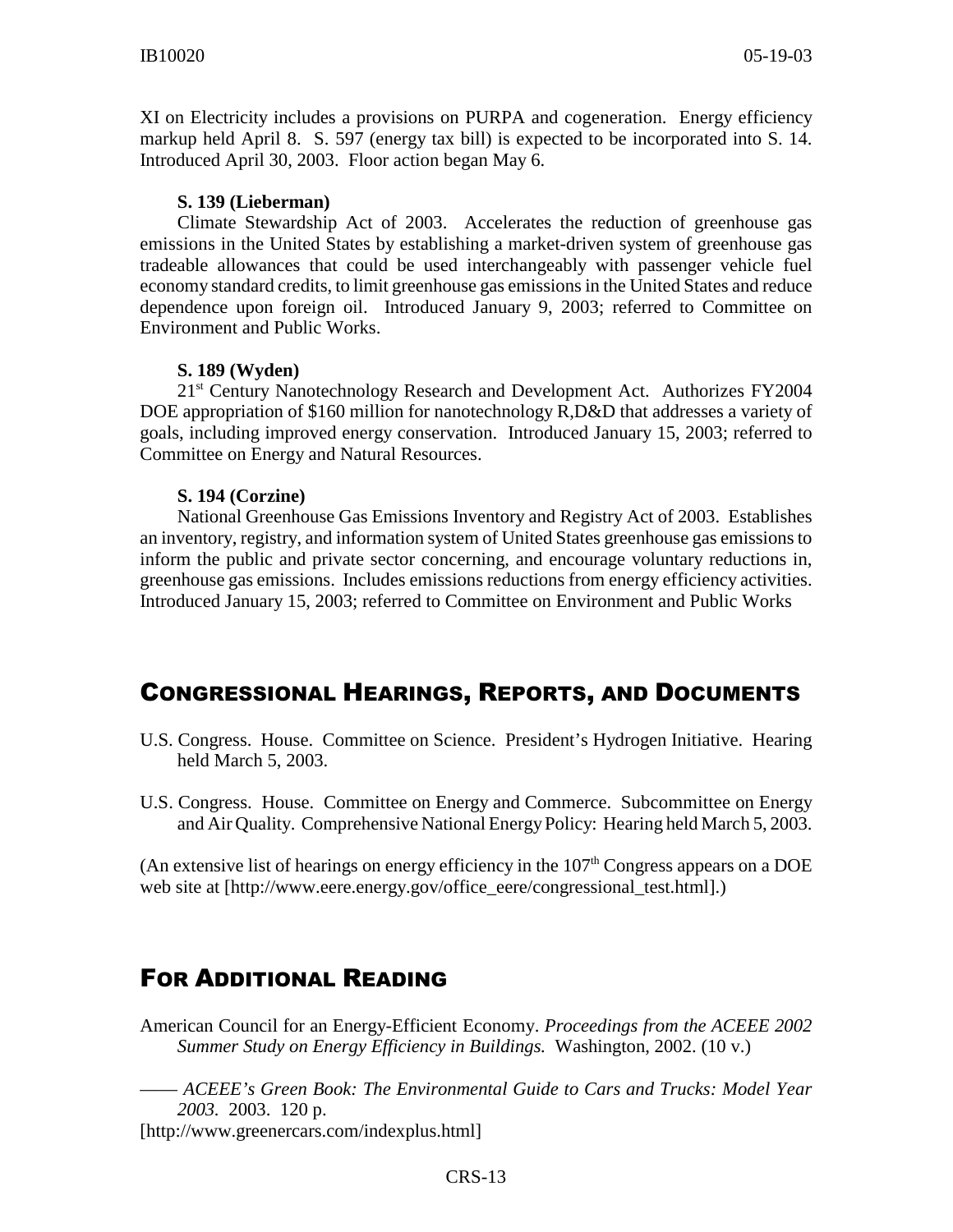- —— *Proceedings from the ACEEE 2001 Summer Study on Energy Efficiency in Industry.* 2001. (2 v.) 1127 p.
- Electric Power Research Institute (EPRI). *Selling Customers on Energy Efficiency*. EPRI Journal, v. 23, November/December 1998. p. 8-17.
- General Accounting Office (GAO). *Research and Development: Lessons Learned from Research Could Benefit FreedomCAR Initiative*. (GAO -02-8101) 2002. 50 p.
- National Research Council. *Energy Research at DOE: Was It Worth It? [Energy Efficiency and Fossil Energy Research 1978 to 2000]*. 2001. 224 p. [http://www.nap.edu/books/0309074487/html/]
- —— *Effectiveness and Impact of Corporate Average Fuel Economy (CAFE) Standards.*  2001. 184 p.
- U.S. Department of Energy. Interlaboratory Working Group. *Scenarios for a Clean Energy Future.* (ORNL/CON-476) November 2000. 350 p. [http://www.ornl.gov/ORNL/Energy\_Eff/CEF.htm]

—— Energy Information Administration. *Measuring Energy Efficiency in the United States' Economy: A Beginning*. (DOE/EIA-0555[95]/2) October 1995. 91 p. [http://www.eia.doe.gov/emeu/efficiency/contents.html]

—— *U.S. Electric Utility Demand-side Management.* In *Electric Power Annual 2000, Volume II.* (DOE/EIA-0348[2000]/2) November 2002. p. 77-84. [http://www.eia.doe.gov/cneaf/electricity/epav2/epav2.pdf]

U.S. Environmental Protection Agency. *U.S. Climate Action Report 2002.* 2002. 260 p. [http://www.epa.gov/globalwarming/publications/car/index.html]

—— *Partnerships Changing the World: Energy Star and Other Voluntary Programs 2001 Annual Report.* (430-R-02-010) August 2002. 52 p.

- [http://www.epa.gov/appdstar/pdf/cpdann01.pdf]
- U.S. Executive Office of the President. President's Committee of Advisors on Science and Technology. *Powerful Partnerships: The Federal Role in International Cooperation on Energy Innovation.* June 1999.
- Vine, Edward et al. *Public Policy Analysis of Energy Efficiency and Load Management in Changing Electricity Businesses.* Energy Policy, v. 31, 2003. p. 405-430.

#### **CRS Reports**

- CRS Report RL31427. *Omnibus Energy Legislation: H.R. 4 Side-by-side Comparison*, by Mark Holt and Carol Glover.
- CRS Report RL30452. *Climate Change: Federal Research, Technology, and Related Programs*, by Michael M. Simpson.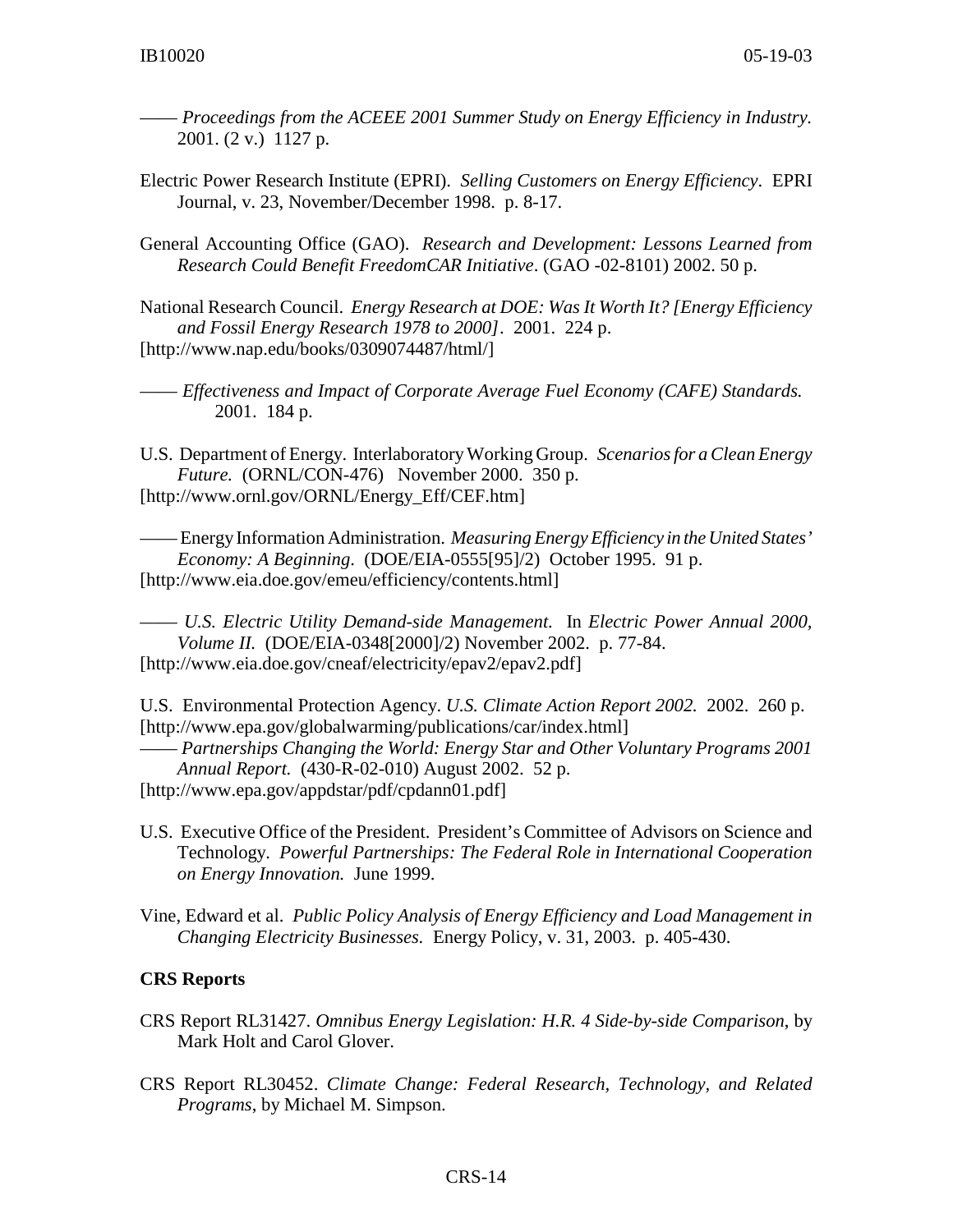- CRS Report RL30414. *Global Climate Change: The Role for Energy Efficiency*, by Fred Sissine.
- CRS Report RS20298. *Sport Utility Vehicles, Mini-Vans, and Light Trucks: An Overview of Fuel Economy and Emissions Standards*, by Brent Yacobucci.

CRS Report RL31188, *Energy Efficiency and the Rebound Effect,* by Frank Gottron.

#### **Web Sites**

American Council for an Energy-Efficient Economy (ACEEE). Extensive listing of web sites on energy efficiency.

[http://www.aceee.org/]

CRS electronic briefing book on Electricity Restructuring. [http://www.congress.gov/brbk/html/ebele1.html]

CRS electronic briefing book on Global Climate Change. [http://www.congress.gov/brbk/html/ebgcc1.html]

National Association of State Energy Offices. [http://www.naseo.org/]

U.S. Council for Automotive Research (USCAR). FreedomCAR. [http://www.uscar.org/pngv/index.htm]

U.S. Department of Energy. Energy Efficiency and Renewable Energy Network. [http://www.eren.doe.gov/]

U.S. Department of Energy. FY2004 Congressional Budget Request. [http://www.cfo.doe.gov/budget/04budget/index.htm/]

U.S. Lawrence Berkeley Laboratory. Center for Building Science. [http://eetd.lbl.gov/]

U.S. Environmental Protection Agency. FY2004 Budget Justification (Goal 6, Climate Change, p. VI-28). [http://www.epa.gov/ocfo/budget/2004/2004cj.htm]

U.S. Environmental Protection Agency. Energy Star Programs. [http://www.energystar.gov/]